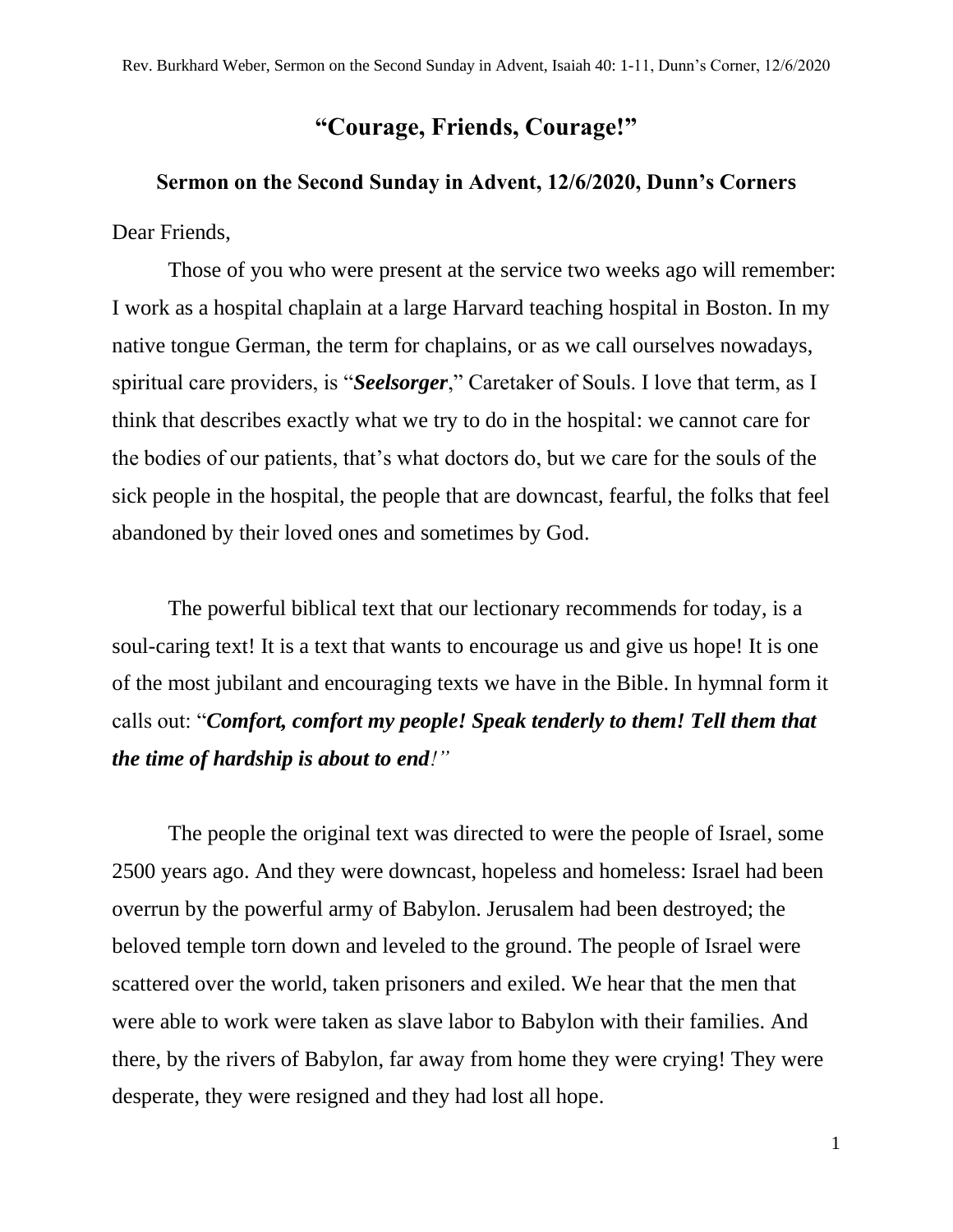And then this prophet came along, Isaiah, who himself lived in the Babylonian Exile. And he sang this song to them. He told his people, that God wanted him, the prophet, to comfort his people, to tell them that the tide was changing, that Babylon was about to fall and that the people of Israel were going to be able to go back home, home to Israel, but more importantly, back to an undisturbed relationship and connection with their God.

Whatever stood between them and God, hills, or valleys, rough places and obstacles were going to be cleared out and the access to God, that had been cut off in exile, would be restored once again.

And God, says the prophet, will tend to his people like a shepherd takes care of his flock; God will hold us in his arms as if we were lambs "*and carries us close to his heart*" and gently will lead his people back to where they are safe and at home!

**God, dear friends is described as a tender and caretaking God**; We are reminded that God is a loving, nurturing and supportive God. Imagine this incredible statement: God carries each and every one of us close to his heart! I wonder what that means to you? I wonder what thoughts and what feelings that evokes in you? I wonder if you can imagine yourself being a vulnerable, shaking lamb in the powerful arms of a loving shepherd?

You and I, citizens of Rhode Island, people of Westerly and other communities in the area are of course not exiled, like the people of Israel, Isaiah talks to: Most of us were not carried away as slaves; most of us were not taken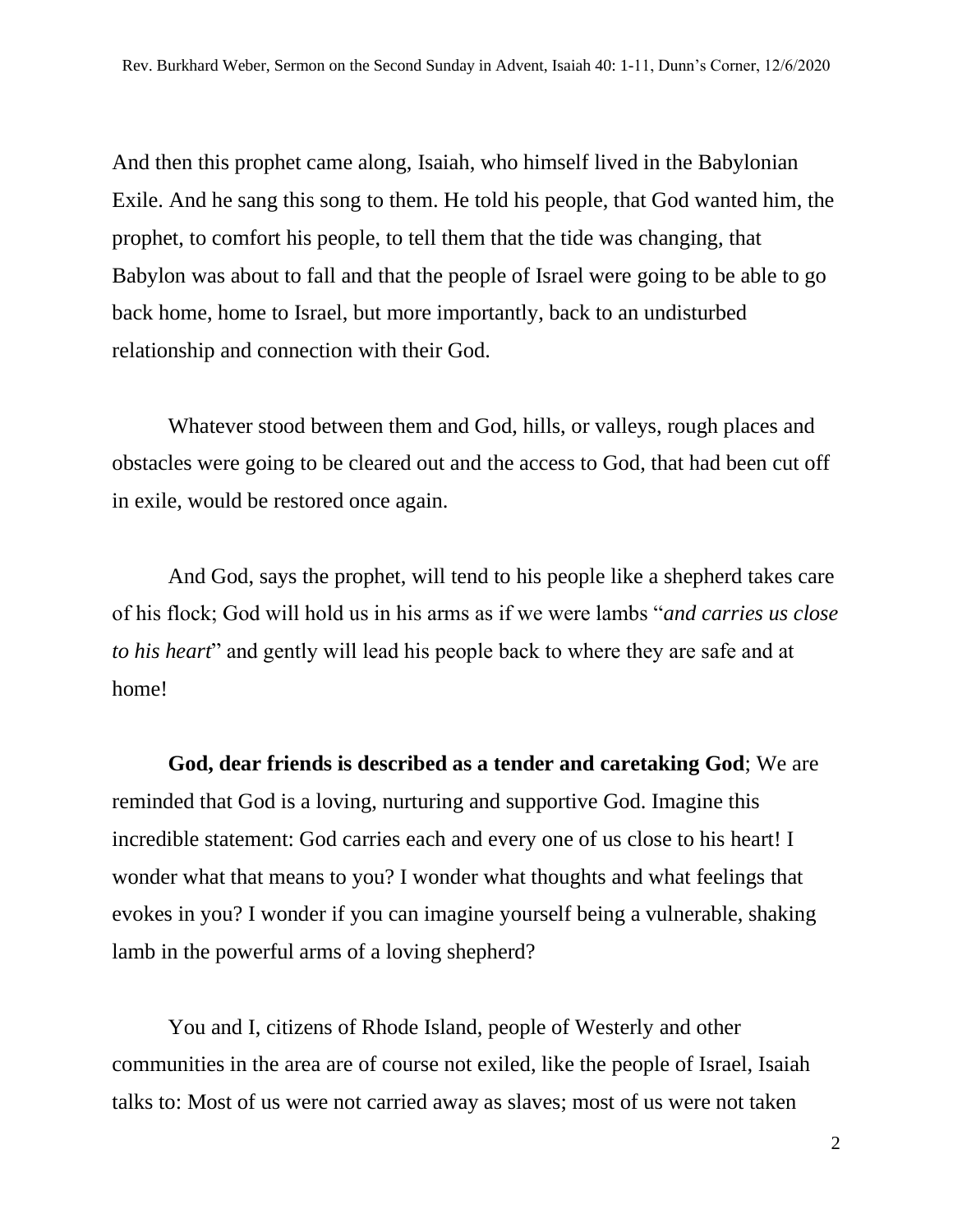prisoners and most of us don't find ourselves in a foreign country, many thousands of miles away from home, weeping.

There are of course our immigrants, who left violent lives in Central America and who are looking for a new beginning and a life of freedom in the US. There are fugitives from war-zones like Syria, or Afghanistan, or disaster zones. But most of us, I imagine, live here because we want to be living here. We chose this state, we chose the town we live in.

And yet, I can't help thinking that the pandemic we are all living in, the COVID 19 crisis we have been challenged with for 8 months now, is comparable to an Exile. We did not choose this! We did not want this. We do not like this! This virus has caused incredible damage in this country and throughout the world. Two weeks ago the number of deaths caused by COVID 19 in our country reached the staggering number of 250,000 people! We have been locked into our own houses. Our children have not been able and many still can't go to school! We can't go out easily! We can't have our family gatherings as usual; Thanksgiving, I imagine was different this year for all of us! Christmas, I imagine, will be different for all of us! We can't invite our friends as we used to! We have to be careful when we go shopping. We can't or couldn't go to the gym, the hairdresser, even the doctor! So many of us would like this awful pandemic be over and done with! In some ways we are sitting by the waters of Babylon and waiting for this challenging time to pass!

I wonder: How is it for *you* in your current challenging and exhausting situation, dear friends, to hear the prophet Isaiah's words? "**Comfort, comfort my people!" Tell them that I myself, the creator and sustainer of heaven and** 

3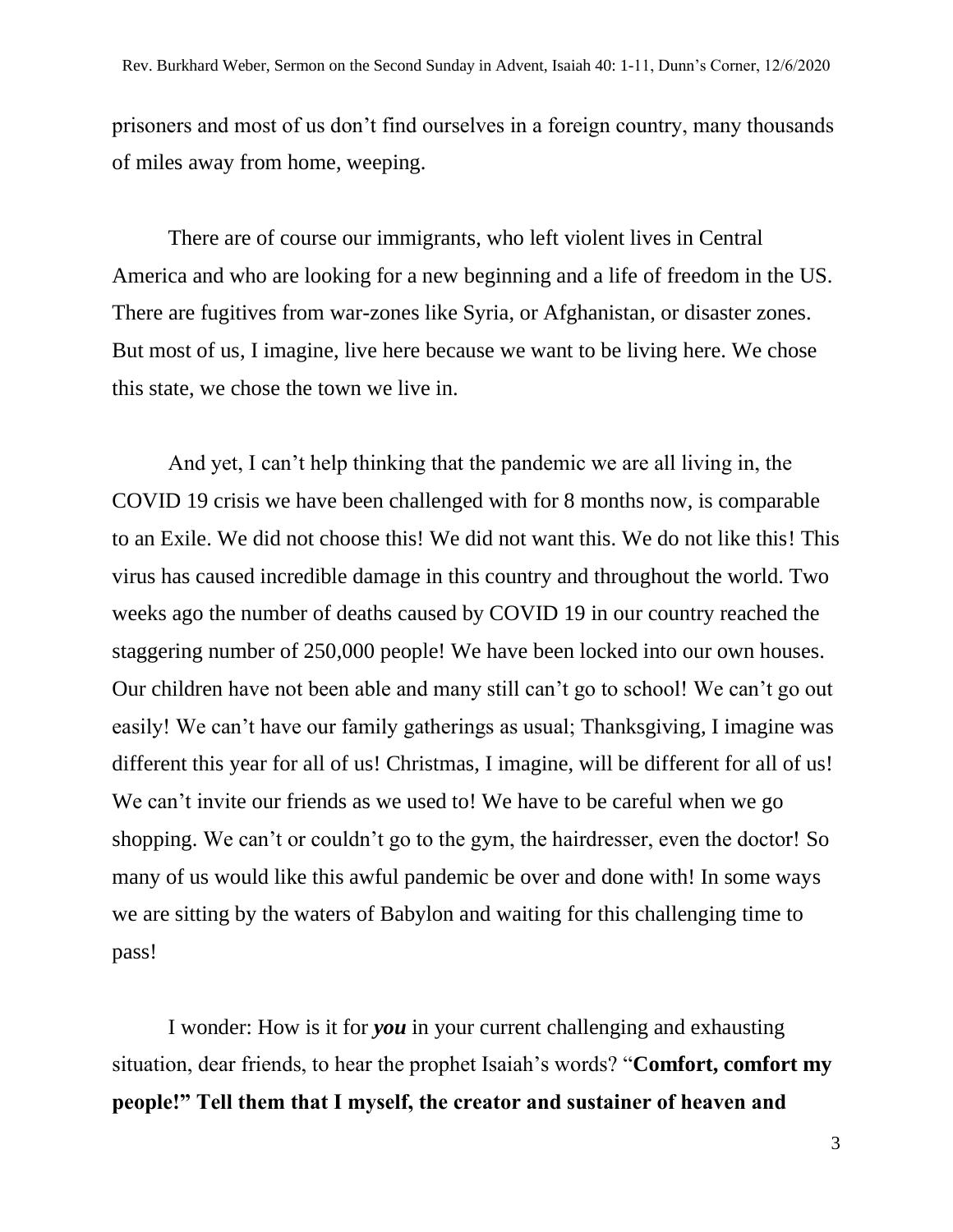## **earth, will take you to a place where you will be safe! I will carry you on my arms and close to my heart, so that nothing happens to you!**

What if we let ourselves be comforted in that way? What if we believed that we are not only in good hands, but in the best, most caring, most powerful hands there are?!

If you are anything like me you will know how easy it is to loose sight of God's amazing promises and unbelievable caring. If you are anything like me then you will find it easy to think that *we* have to do it all, that *we* have to bring about the change we are waiting for. That it is OUR responsible to carry the burden! That we have to fight and struggle and push and heave! And of course: We can't be passive! And we need what we can do, we need to do our part.

However: What if we are not only allowed, but actually invited to trust God? What if we are all sitting in our little rowing boat, rowing through our life with great efforts - while God is carrying us where we need to be and where we need to go with a gentle and powerful current that just takes our boat?

I visited a **patient** a few months ago, who embodied this trust in a way that I found to be awe-inspiring. He was 51 years old, had advanced cancer and was at a point where his cancer had metastasized throughout his body. This patient was of Mexican descent, but had lived in this country for 30 years and built his life here. He had been brought up Catholic and was deeply religious, so he wanted to speak to a chaplain. When I visited this gentleman he told me, that he wanted to live, that he had many more plans for his life and that it made him sad that he would not be able to achieve many of his goals. But, he said, while I don't understand why this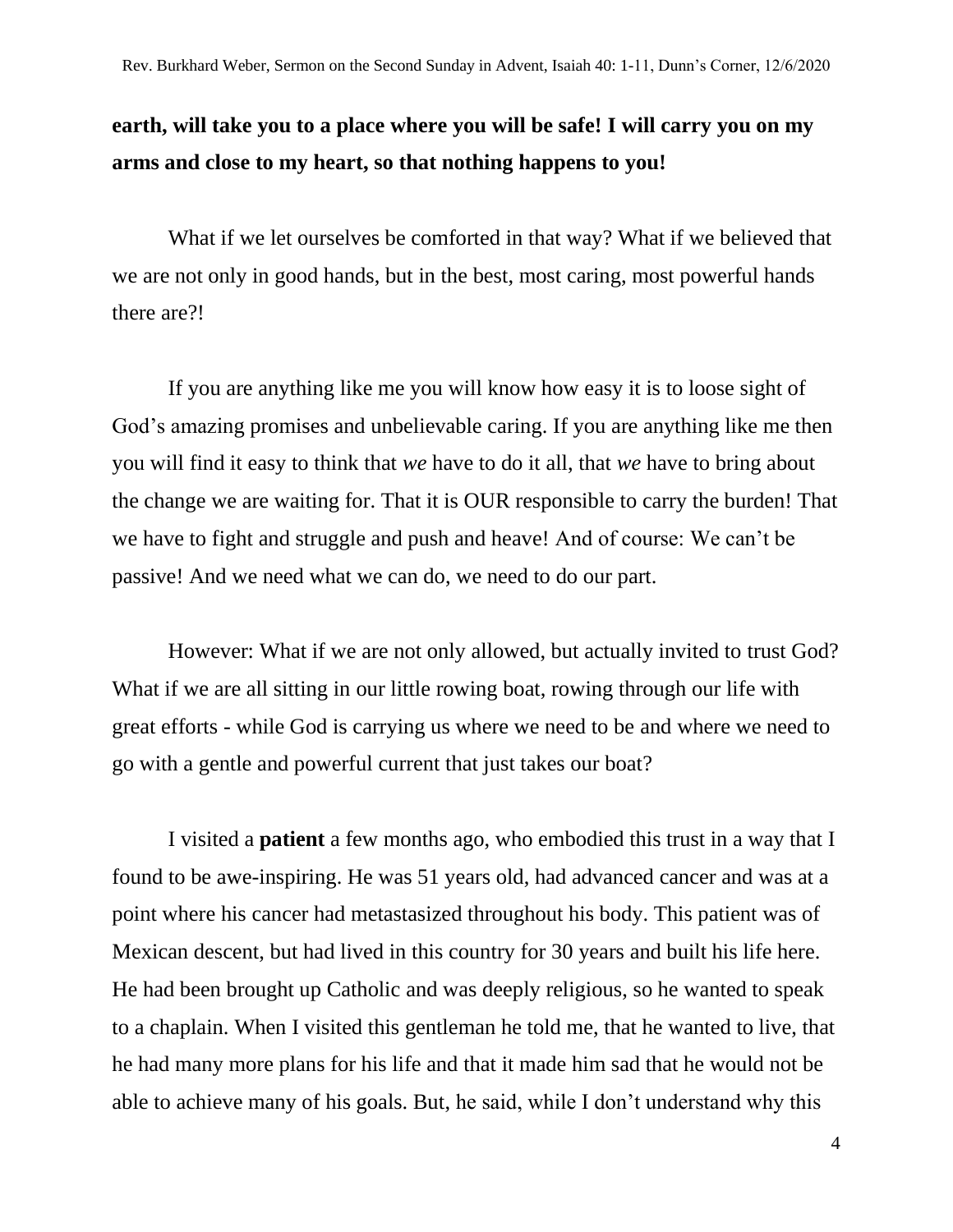is happening to me, I trust that God is holding me in his hands. I know this is what needs to happen and that God will be there with me all the way. He emanated such peace when he said this and had this serene and gentle look on his face when he spoke with me. He repeated a version of this narrative every time I visited him over the five or six weeks I knew him: he smiled at me and told me that God was holding him firmly throughout this journey. He wanted me to pray with him, and he always wanted me to thank God for his life and the blessings he had received. To me this is a living example of what the prophet is speaking about when she says that God "*gathers the lambs in his arms and carries them close to his heart*."

How, dear friends would it look like for *you* to be comforted? What would have to happen that YOU felt you were carried close to God's heart? What would the prophet have to tell you so you would believe that change is in the air?

There is one more topic I want to lift up from this text: In verse 6 the text says that human beings are like grass and that all our glory is like the flowers of the field. The grass withers and the flowers fall, but the word of our God stands forever. I find this idea to be comforting: We know from our practical experience how nothing in this world really is permanent. Summer doesn't stay, fall doesn't stay, we are moving into winter and winter also won't stay. Our bodies change, our children and grandchildren grow up, our presidents come and go. There is a fundamental impermanence in this world, we can't hold onto things or people. But in all the impermanence, the prophet tells us, the word of our God stands forever, God is permanent, solid, and loyal, like a rock around which our lives flow like a river. I find that thought comforting by itself: Through all of our crises, through our ups and downs, before COVID, during COVID and when COVID will be over one day, God was there, God is there, God will be there, trustworthy and reliable,